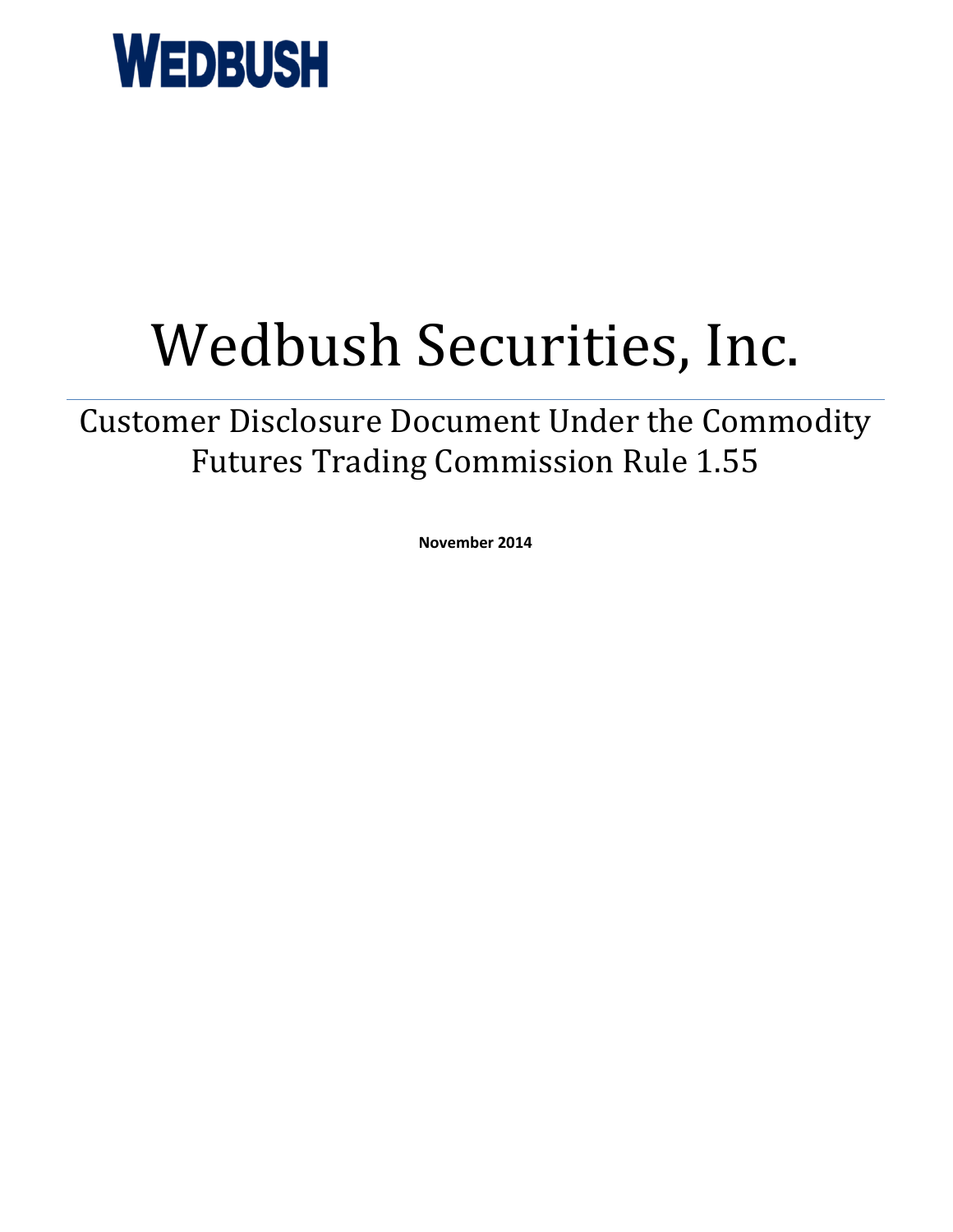

# WEDBUSH SECURITIES INC. (Futures & Commodities Division)

The following Firm Disclosure Document is important information regarding Wedbush Securities, Inc., and in particular the Futures & Commodities Division. Please read it carefully and contact your broker if you have any questions or require clarity. Thank you for choosing Wedbush as your Futures Commission Merchant.

# **Futures Division – Principal\_Place of Business**

141 West Jackson Blvd. Suite 1710A Chicago, IL 60604

# **Wedbush Securities, Inc.** (Headquarters)

(also the location where audited financial statements are maintained)

1000 Wilshire Blvd Los Angeles, CA 90017 Financial Statement Requests 866-688-6612

| Telephone Number | 312-786-1930 |
|------------------|--------------|
| FAX Number       | 312-786-0189 |

| General Email | FuturesInfo@Wedbush.com |
|---------------|-------------------------|
| Website       | www.Wedbush.com/fc      |

#### **Contacts**

| Wedbush Futures Division | 312-786-1930 |
|--------------------------|--------------|
| Information Technology   | 312-786-9915 |
| Customer Service         | 312-784-0470 |
| Compliance               | 312-784-0422 |
|                          |              |

# **Futures Division Principals**

# • **William N. Goodwin**

Senior Vice President and Manager of the Futures Division 141 West Jackson Blvd. Suite 1710A Chicago, IL 60604

# *Business Background*

Mr. Goodwin received his Bachelor of Science Degree from Bradley University. As a Full Member of The Chicago Board of Trade, serving on various committees including Chairman of the Bond Committee, Mr. Goodwin has been a trader in the agriculture and financial markets since the mid 1970's. Mr. Goodwin was a founding principal and owner of Crossland, LLC, where he was responsible for its growth, overall operations, management and strategic direction. Under his leadership, Crossland provided clearing and trading services in markets worldwide for nearly 30 years. Crossland was acquired by Wedbush in 2014 and Mr. Goodwin continues to lead the Futures Division initiatives defining strategic direction and managing the operations.

# • **Kim Swahlstedt**

Senior Vice President and Manager of the Futures Division 141 West Jackson Blvd. Suite 1710A Chicago, IL 60604

#### *Business Background*

Mr. Swahlstedt earned his BSME Degree from Bradley University. A trader for over 30 years,, Mr. Swahlstedt worked on the floor of the Chicago Board of Trade and maintains experience in the agricultural and financial markets. Mr. Swahlstedt was an owner and Managing Member of Crossland, LLC, acquired by Wedbush in 2014. For nearly 30 years,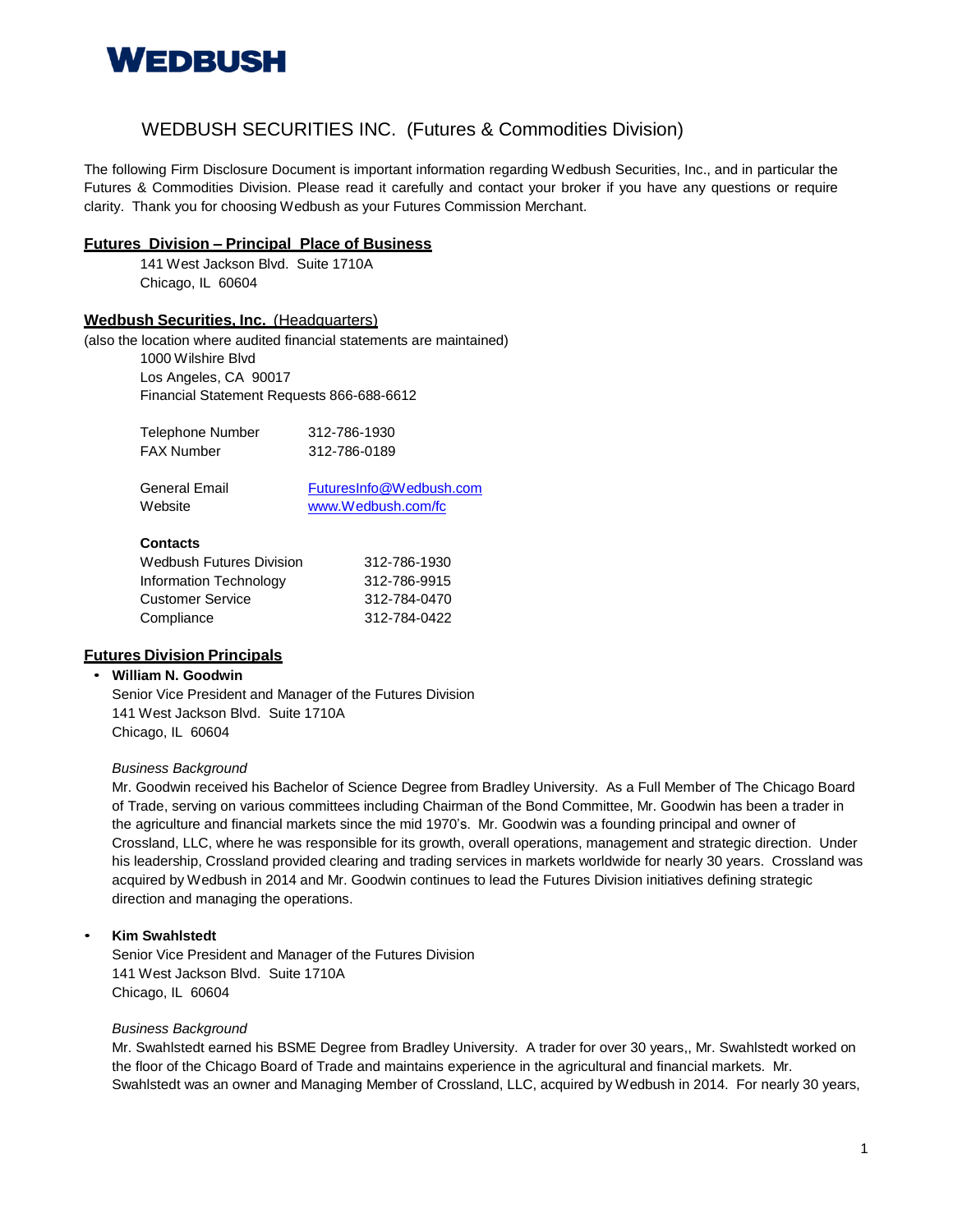# **WEDBUSH**

Mr. Swahlstedt, worked with Mr. Goodwin in overseeing the growth, operations, management and strategic direction, as Crossland provided clearing and trading services as a clearing member of the CME Group of exchanges. Mr. Swahlstedt continues to lead the Futures Division's initiatives defining strategic direction and managing the operations.

# • **James Zellinger**

Senior Vice President 141 West Jackson Blvd. Suite 1710A Chicago, IL 60604

# *Business Background*

Mr. Zellinger has worked in the futures industry since 1964 managing clearing and settlement operations while holding various ownership and executive positions. Mr. Zellinger maintains significant experience in the commodity futures industry which includes running the Globex operations from inception to 1994, teaching market operations seminars internationally, and implementing new products / exchanges and associated technologies for markets both international and domestic An active member of the Chicago Board of Trade, Mr. Zellinger has served on several exchange committees including the Business Conduct Committee, the Operations Committee and the Clearing Committee. Mr. Zellinger manages the back office operations, risk and customer service areas of the Futures Division of Wedbush Securities, Inc.

# • **M. Patricia (Patti) Kane**

Senior Vice President, Chief Financial Officer (Futures Division) 141 West Jackson Blvd. Suite 1710A Chicago, IL 60604

# *Business Background*

Ms. Kane earned a Bachelor of Science Degree in Accounting from Spring Hills College. Ms. Kane has been in the financial services industry since 1985, when she started as an auditor for the Chicago Board of Trade and has since held CFO and COO positions for various Futures Commission Merchants, Broker-Dealers and technology companies, managing day-to-day operations, financial reporting, and defining/implementing strategic initiatives. Ms. Kane joined Crossland, LLC in 2010 and continues to manage financial operations, associated systems and compliance for the Futures Division of Wedbush Securities, Inc.

# • **Other Wedbush Principals**

Please refer to the Wedbush website [www.wedbush.com/aboutus/exec-leadership](http://www.wedbush.com/aboutus/exec-leadership)

# **Business Activities**

# **Wedbush Securities Inc.**

Wedbush Securities is the largest holding of parent company WEDBUSH, Inc. The combined strength and resources of WEDBUSH, Inc.'s subsidiaries provides a full line of banking and investment services for individual, institution or issuing clients.

Founded in 1955, with financial roots dating back to 1925, Wedbush Securities is one of the largest securities firms and investment banks in the nation. We provide innovative financial solutions through our Private Client Services, Capital Markets, Clearing & Execution and Futures divisions. Wedbush limits proprietary futures trading to hedging the firm's interest rate exposure; there is no speculative proprietary futures trading.

Headquartered in Los Angeles, California with over 100 offices and more than 125 correspondent offices, our commitment to providing relentless, customized service is the foundation of our consistent growth. We deliver superior investment ideas and products through exceptional customer care, financial security, continuity and advanced technology.

All futures related activity is based in Chicago IL, in the Chicago Board of Trade Building where the Futures Division maintains offices. Centrally located in the heart of the Chicago Loop Financial District and connected to the various exchanges.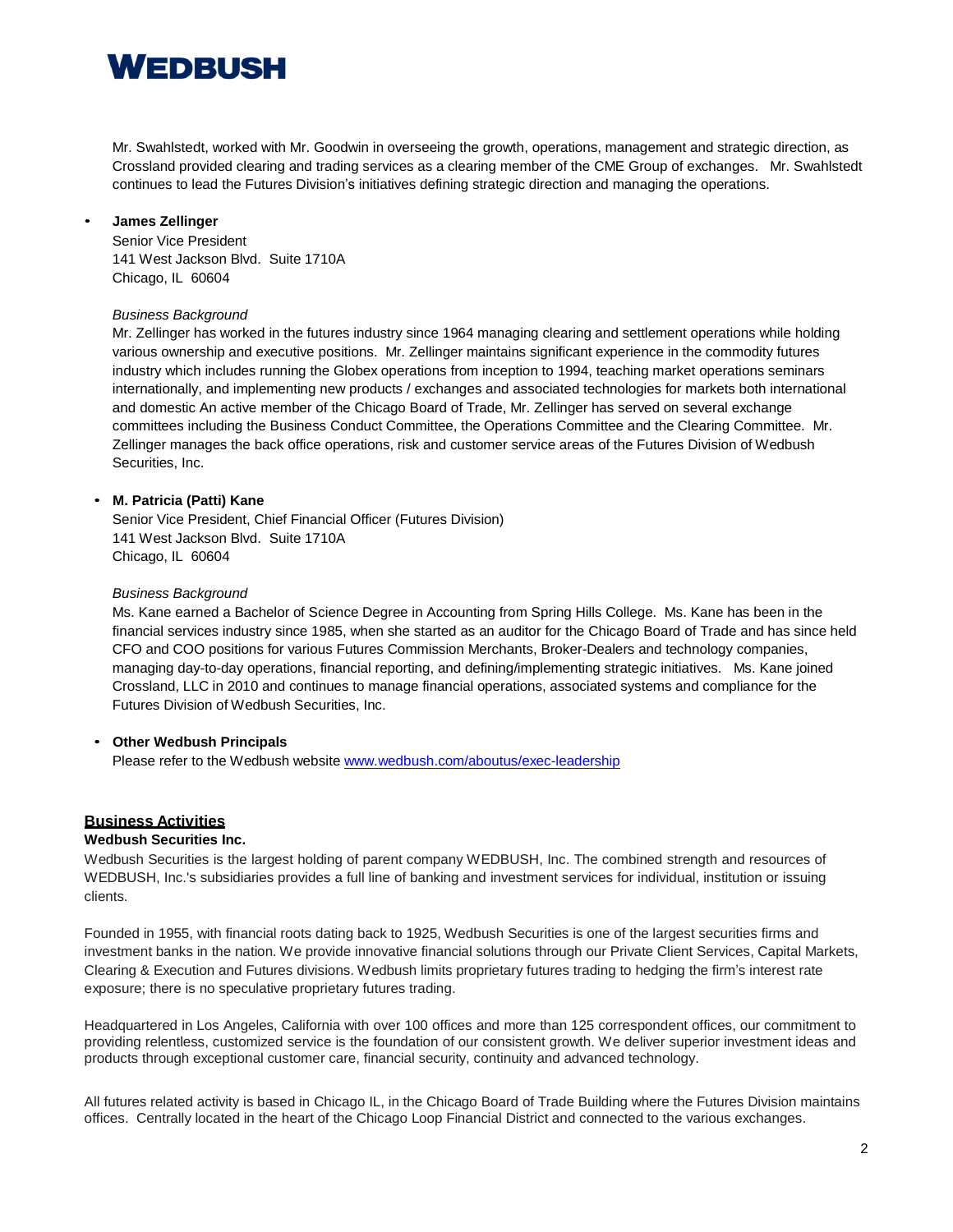

Wedbush's Broker Dealer related DSRO is Finra, their website is [www.Finra.org](http://www.finra.org/) Wedbush's Futures related DSRO is CME Group, their website is [www.CMEGroup.com](http://www.cmegroup.com/)

# **Asset and Capital Usage**

In general, Wedbush Securities Inc.'s capital and assets are dedicated to all of the Broker-Dealer and Futures Commission Merchant activities since it is all part of one entity. Wedbush has further allocated the estimated \$100 Million of excess capital as follows, 25% to the Private Wealth Division, 25% to Capital Markets Division, 25% to the Correspondent Services Division, 15% to the Prime Brokerage Division, and 10% to the Futures Division. Please note that this is subject to change at any time and may fluctuate as customer activity and market conditions require.

# **Futures & Commodities Division**

The Futures & Commodities Division is engaged in the business of execution and clearing for exchange traded commodity futures and options.

Where Wedbush does not self-clear (see below), they utilize the services of ABN AMRO Clearing Chicago, LLC. Wedbush's main settlement bank is Fifth Third Bank. While the vast majority of Wedbush's customers are professional traders, the business is broken down into three categories:

- 1. Professional Traders
- 2. Wholesale (Introducing Brokers, CTA's, Foreign Brokers, Omnibus Accounts… etc.)
- 3. Retail Customers

Wedbush customers are both foreign and domestic and trade on the following markets:

- Represents Self-Clearing Member
- \*\* Represents Non-Clearing Member
	- Chicago Board of Trade \*
	- Chicago Mercantile Exchange \*
	- COMEX \*
	- ICE US
	- Minneapolis Grain Exchange
	- New York Mercantile Exchange \*
	- New York Portfolio Clearing
	- NYSE Liffe \*\*
	- EUREX \*\*
	- Euronext Amsterdam \*\*
	- Euronext Paris \*\*
	- **LFOX**
	- ICE Europe
	- London Metals Exchange
	- **SIMEX**
	- TSE
	- Sydney Futures Exchange
	- Winnipeg Commodity Exchange

Wedbush's current Credit Policy for firm Counterparties are as follows:

- To obtain and utilize the services of Carrying Brokers who are well capitalized and in good standing with the exchanges for which they provide services to Wedbush. Such firms shall be capable of and deliver superior customer service to Wedbush.
- To obtain and utilize services of Banks that is well capitalized and approved by the Chicago Mercantile Exchange as settlement banks.
	- o Wedbush reserves the right to utilize other banking relationships on a case-by-case basis. All such banks shall be approved by the Wedbush Steering Committee.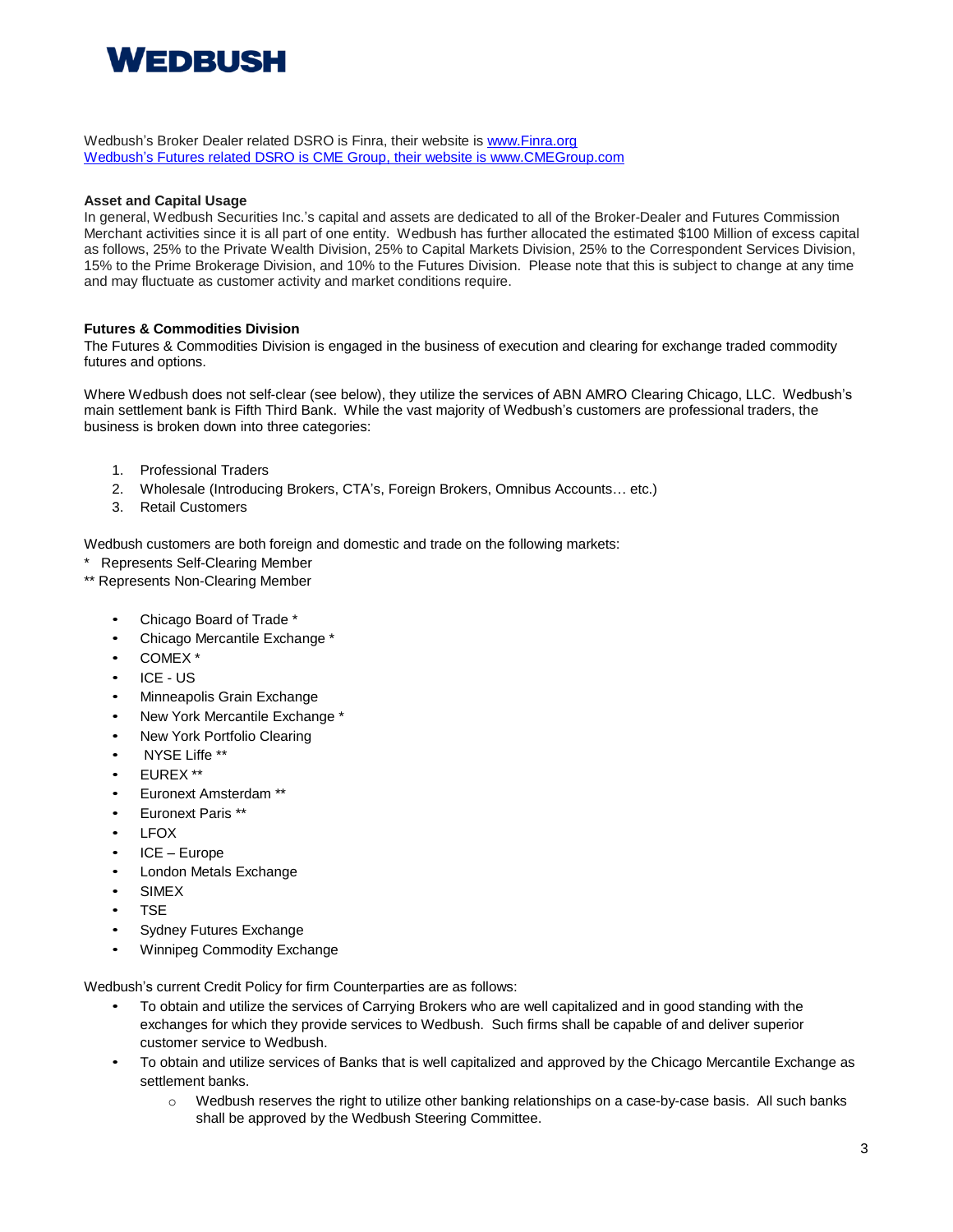# **WEDRUSH**

# **Wedbush Securities, Inc. - Creditworthiness and Leverage**

Wedbush maintains equity capital of approximately \$250 Million and no long term debt.

# **Proprietary and Affiliate Activities**

WEDBUSH, Inc., the parent company of Wedbush Securities, Inc. is a global financial services firm that, through its holdings, provides private and institutional brokerage, investment banking, research, securities trading technologies, private capital, commercial banking, and asset management services. Below please find reference to the Wedbush Securities, Inc. audited financial statements, which notes affiliated activities. Wedbush Securities, Inc. does maintain proprietary trading accounts. Please note that there is

# **Investments**

Wedbush maintains customer segregated and secured 30.7 funds in accounts designated as such. All customer related accounts maintain acknowledgement from the depository that the funds are segregated or secured in accordance with CFTC Regulations. It is Wedbush's policy to insure all depositories maintain such acknowledgements prior to funds being deposited.

Wedbush's current Investment Policy for Futures Segregated and Secured Funds are to invest in vehicles approved by its DSRO, the Chicago Mercantile Exchange. All investments maintain a weighted average maturity of less than 24 months. These investments include:

- Approved Money Markets
- Short term U.S. Treasuries
- Cash
- Foreign Currency Major Currencies only to accommodate foreign currency expenses, etc.

On the Broker-Dealer side of the business, The Company segregates cash, certificates of deposit, short-term investments purchased under an agreement to resell, and securities owned according to the regulatory standards of 15c3-3 of the Securities and Exchange Act of 1934. These assets are held in segregated accounts exclusively for the benefit of clients. Cash is held in money market deposit accounts at banks. Short-term investments are purchased under agreements to resell and are carried at the amounts at which the securities will subsequently be resold, as specified in the related agreements and consist of U.S. treasuries and securities guaranteed by the U.S. government. Securities segregated consist of securities guaranteed by the U.S. government.

# **Important Risk Disclosures**

See our website [\(www.wedbush.com/regulatorydisclosures\)](http://www.wedbush.com/regulatorydisclosures) for important disclosures regarding risk and conflicts of interest, please read them carefully.

- Risk [Disclosure](http://www.wedbush.com/Marketing/WebPages/reg/risk%20disclosure%20statement.pdf) Document
- [Conflict of Interest Disclosure](http://www.wedbush.com/Marketing/WebPages/reg/conflict%20of%20interest%20disclosure.pdf)

*PAST PERFORMANCE IS NOT NECESSARILY INDICATIVE OF FUTURE RESULTS. TRADING COMMODITY FUTURES AND OPTIONS IS SPECULATIVE AND INCLUDES LEVERAGED TRANSACTIONS. TRADING COMMODITY FUTURES AND OPTIONS INVOLVES RISK OF LOSS (WHICH MAY INCLUDE MORE THAN YOUR INITIAL INVESTMENT), AND IS NOT SUITABLE FOR ALL INVESTORS*

In the event of insolvency of Wedbush or the insolvency of a foreign broker or foreign depository that is holding customer funds, customer funds in foreign jurisdictions may be subject to a different bankruptcy regime and legal system than if funds were held in the U.S. A customer is also subject to fellow customer risk in foreign jurisdictions and that, for purposes of bankruptcy protection, a customer that trades in only one country or in one market is also exposed to fellow customer risk from losses that may be incurred in other countries and other markets.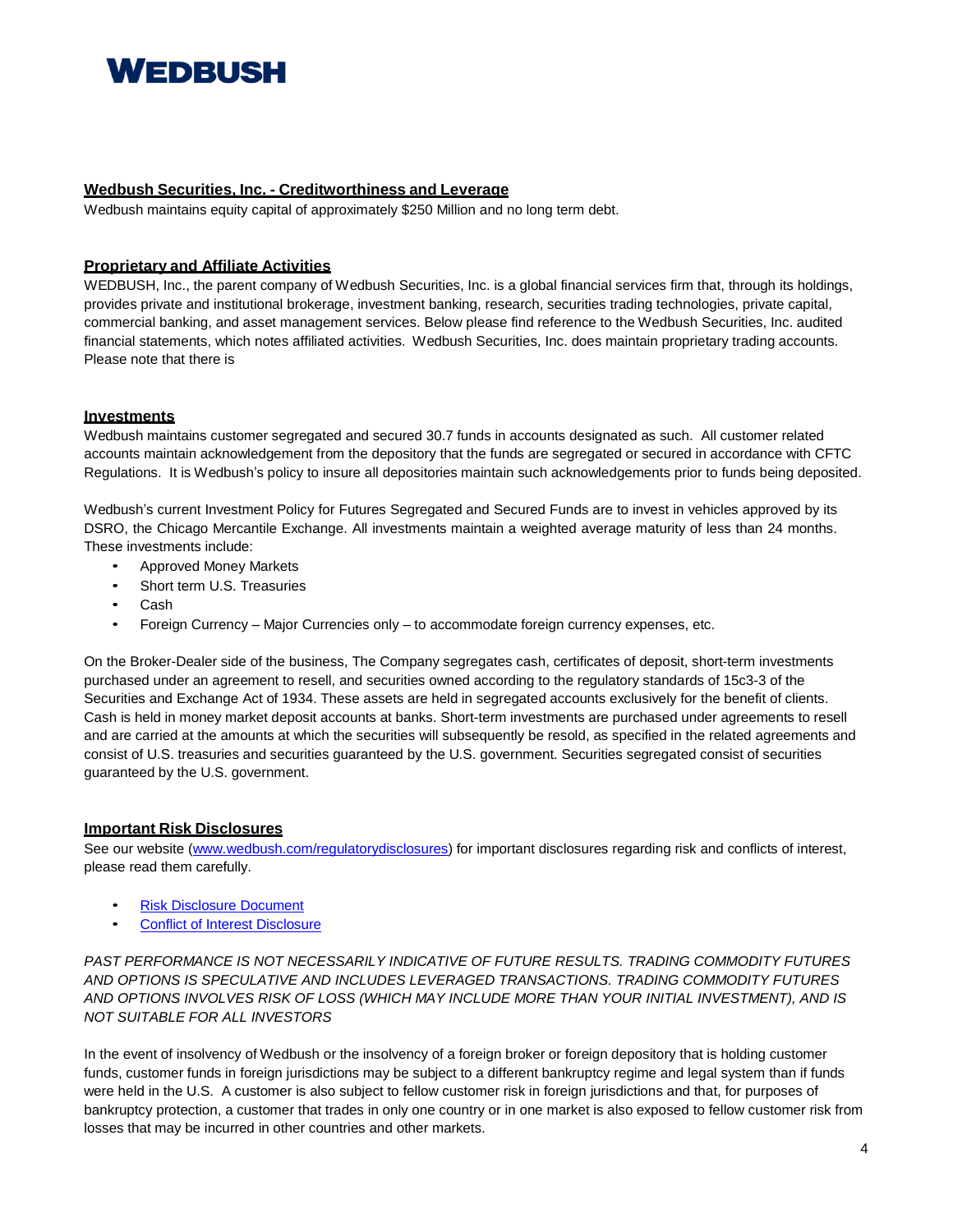

#### **Outstanding Litigation**

The Company is subject to various proceedings and claims arising primarily from securities business activities, including lawsuits, arbitration claims, and regulatory matters. The Company is also involved in other reviews, investigations, and proceedings by governmental and self-regulatory organizations regarding the business, which may result in adverse judgments, settlements, fines, penalties, injunctions, and other relief. Matters in which the Company is currently involved include cases related to financial advisor activities and market access regulations. The Company is contesting the allegations in these claims, and believes there are meritorious defenses in each of these arbitrations, lawsuits, and regulatory investigations.

You may find additional information regarding Wedbush at [www.Finra.org/brokercheck](http://www.finra.org/brokercheck)

#### **Customer Complaints**

Contact the Chief Compliance Officer at 608-348-5915 or email [Greg.Hostetler@Wedbush.com](mailto:Greg.Hostetler@Wedbush.com)

The following link may be used to issue a complaint to the CFTC <http://www.cftc.gov/ConsumerProtection/FileaTiporComplaint/index.htm>

The link may be used to issue a complaint to Wedbush's DSRO (or call 312-341-7970) <http://www.cmegroup.com/market-regulation/file-complaint.html>

# **Financial Data**

**a/o May 31, 2014**

- Wedbush proprietary margin requirements as a percentage of total margin.
- Smallest number of customers = 50% of Seg Funds = 42 (This is estimated as Wedbush has been an active FCM since July  $1<sup>st</sup>$ , 2014)
- Smallest number of customer = 50% of Secured Funds = 4 (This is estimated as Wedbush has been an active FCM since July  $1<sup>st</sup>$ , 2014)
- Aggregate notional value by asset class of all non-hedged, principal OTC transactions the firm has entered in to is zero, there are no non-hedge principal OTC positions.
- Wedbush has no committed unsecured lines of credit or similar short-term funding
- Wedbush does not provide financing for customer transactions involving illiquid financial products.
- Wedbush has not written-off any Futures Division customer receivables determined as uncollectable, therefore 0% as a percentage of customer funds.

# **The following additional financial data may be found on the Wedbush website [www.Wedbush.com/financials](http://www.wedbush.com/financial)**

Daily Segregation Statements – Rolling 12 months Daily Statement of Secured Funds – Rolling 12 months Monthly Focus Annual Audit, including Segregation and Secured Statements Monthly Tentative Net Capital Net Capital Excess Net Capital

Further information as to how Wedbush Securities, Inc. invests and holds customer funds can be form on the NFA website. <http://www.nfa.futures.org/NFA-investor-information/fcm-financial-information.HTML> <http://www.nfa.futures.org/basicnet/welcome.aspx>

Further information regarding FCM f8inancial information cann be found on the CFTC website. <http://www.cftc.gov/MarketReports/FinancialDataforFCMs/index.htm>